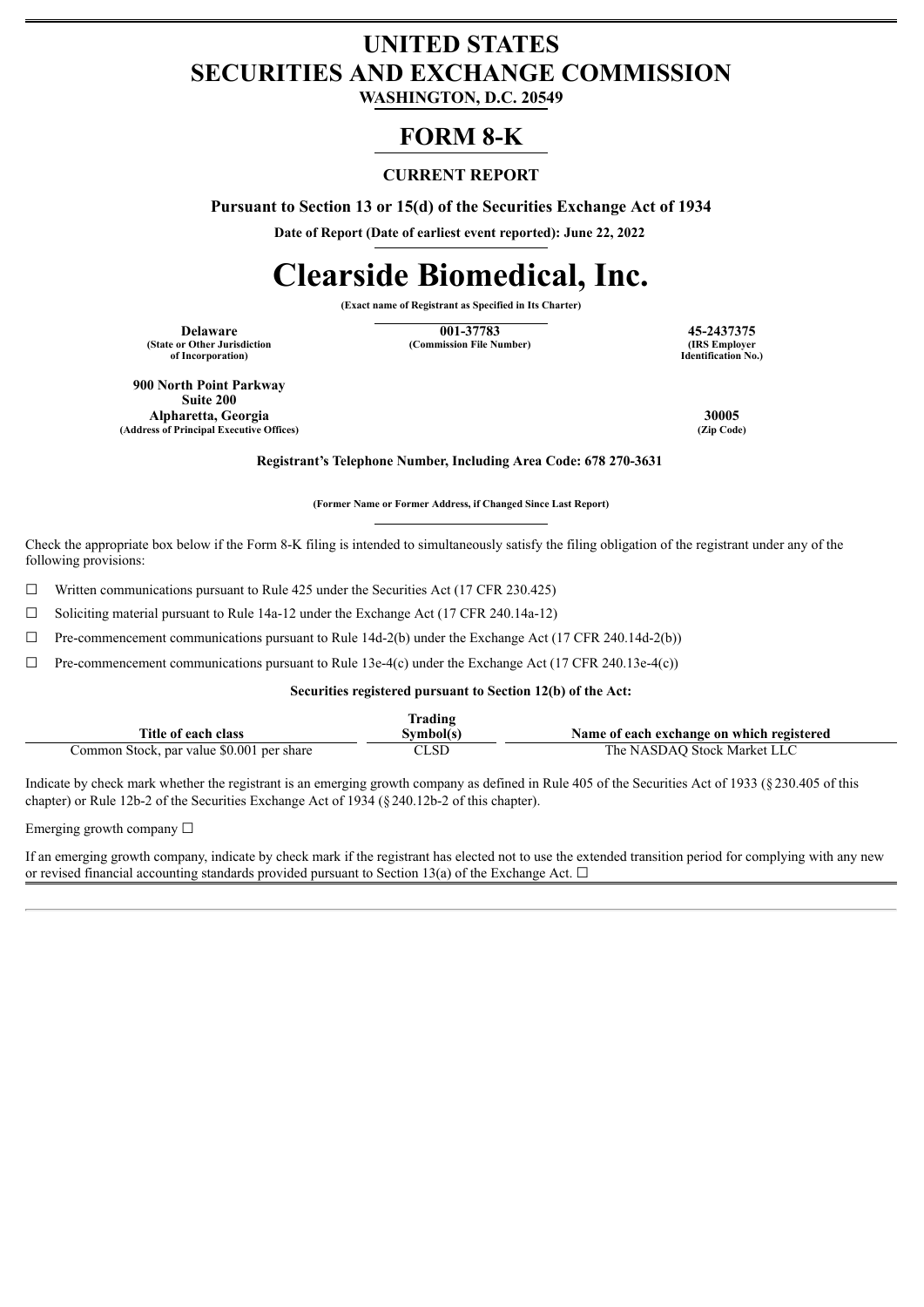#### **Item 5.03 Amendments to Articles of Incorporation or Bylaws; Change in Fiscal Year.**

On June 22, 2022, Clearside Biomedical, Inc. (the "*Company*") held its 2022 annual meeting of stockholders (the "*Annual Meeting*"). At the Annual Meeting, the Company's stockholders approved an amendment to the Company's Amended and Restated Certificate of Incorporation (the "*Amendment*") to increase the authorized number of shares of common stock from 100,000,000 to 200,000,000. The Amendment, which was filed with the Secretary of State of the State of Delaware on June 22, 2022, is filed as Exhibit 3.1 to this Current Report on Form 8-K.

#### **Item 5.07 Submission of Matters to a Vote of Security Holders.**

At the Annual Meeting, the Company's stockholders considered five proposals, each of which is described in more detail in the Company's definitive proxy statement filed with the Securities and Exchange Commission on April 29, 2022 (the "*Proxy Statement*"). Of the 60,150,442 shares outstanding as of the record date, 43,040,494 shares, or 71.55%, were present or represented by proxy at the Annual Meeting. Set forth below are the results of the matters submitted for a vote of stockholders at the Annual Meeting.

**Proposal No. 1**: Election of two nominees to serve as directors until the 2025 annual meeting of stockholders and until their respective successors are elected and qualified. The votes were cast as follows:

| Name               | <b>Votes For</b> | <b>Votes Withheld</b> |
|--------------------|------------------|-----------------------|
| George Lasezkay    | 25,858,015       | 4,795,428             |
| Christy L. Shaffer | 24,798,196       | 5,855,247             |

Broker Non-Votes: 12,387,051.

All nominees were elected.

**Proposal No. 2**: Approval, on an advisory basis, of the compensation paid to the Company's named executive officers, as disclosed in the Proxy Statement. The votes were cast as follows:

|                                                                   | <b>Votes For</b> | <b>Votes Against</b> | Abstained |
|-------------------------------------------------------------------|------------------|----------------------|-----------|
| Approval of the compensation paid to the named executive officers | 27.580.994       | 2,989,283            | 83,166    |

Broker Non-Votes: 12,387,051.

**Proposal No. 3:** Approval, on an advisory basis, of the preferred frequency of advisory votes on executive compensation. The votes were cast as follows:

|                                                                 | <b>One Year</b> | <b>Two Years</b> | <b>Three Years</b> | Abstained |
|-----------------------------------------------------------------|-----------------|------------------|--------------------|-----------|
| Preferred frequency of advisory votes on executive compensation | 28.656.823      | 298.662          | 249.609            | .448.349  |

Broker Non-Votes: 12,387,051.

Consistent with the stockholder voting results above and the recommendation of the Board of Directors of the Company as disclosed in the Proxy Statement, the Company has determined to solicit a non-binding advisory vote on the compensation of the Company's named executive officers every year until the next required stockholder vote on the frequency of such non-binding advisory vote or until the Board of Directors of the Company determines that a different frequency of such non-binding advisory vote is in the best interest of the Company's stockholders.

**Proposal No. 4:** Ratification of the appointment of Ernst & Young LLP as independent registered public accounting firm for the fiscal year ending December 31, 2022. The votes were cast as follows:

|                                                  | <b>Votes For</b> | <b>Votes Against</b> | Abstained |
|--------------------------------------------------|------------------|----------------------|-----------|
| Ratification of appointment of Ernst & Young LLP | 42,850,029       | 88.831               | 101.634   |

**Proposal No. 5:** Approval of an amendment to the Company's Amended and Restated Certificate of Incorporation to increase the authorized number of shares of common stock from 100,000,000 shares to 200,000,000 shares. The votes were cast as follows: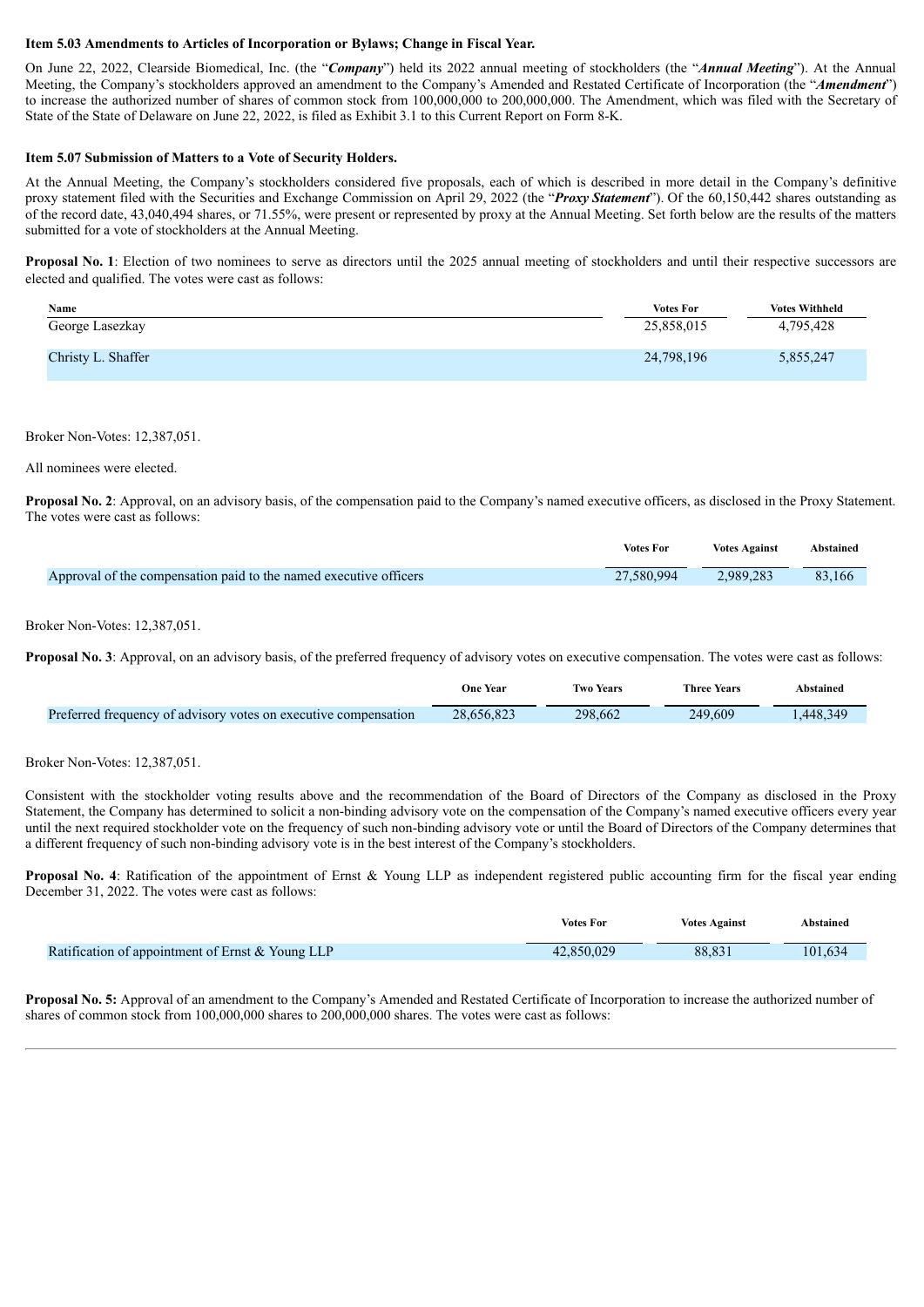|                                              |                                                                                                                                                                               | <b>Votes For</b> | <b>Votes Against</b> | <b>Abstained</b> |
|----------------------------------------------|-------------------------------------------------------------------------------------------------------------------------------------------------------------------------------|------------------|----------------------|------------------|
|                                              | Approval of Increase in Number of Authorized Shares of Common Stock                                                                                                           | 32,643,531       | 4,407,975            | 5,988,988        |
| Item 9.01 Financial Statements and Exhibits. |                                                                                                                                                                               |                  |                      |                  |
| (d) Exhibits                                 |                                                                                                                                                                               |                  |                      |                  |
| Exhibit Number                               | Description                                                                                                                                                                   |                  |                      |                  |
| 3.1<br>104                                   | Certificate of Amendment to Amended and Restated Certificate of Incorporation of the Registrant.<br>Cover Page Interactive Data File (embedded with the Inline XBRL document) |                  |                      |                  |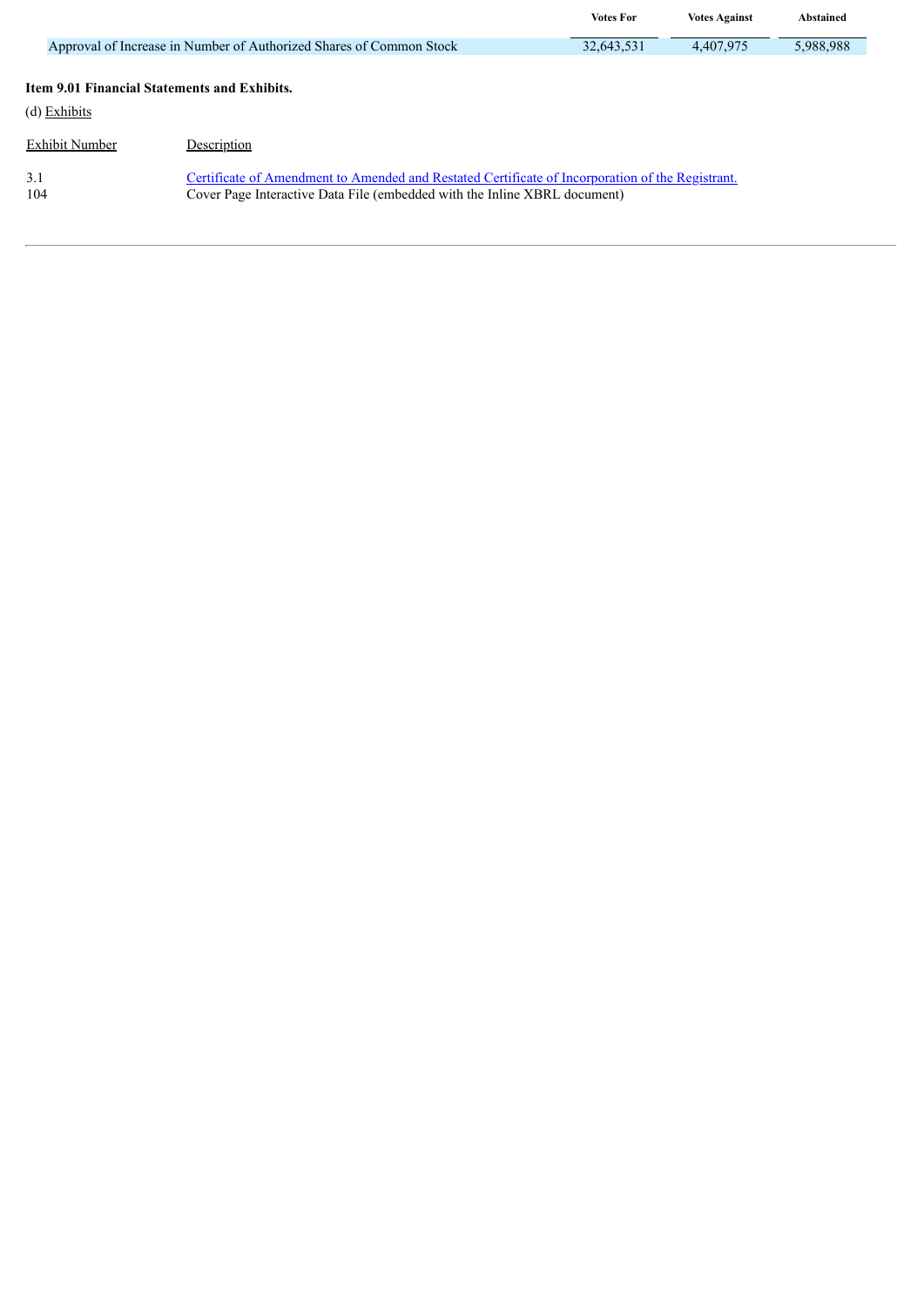Pursuant to the requirements of the Securities Exchange Act of 1934, the registrant has duly caused this report to be signed on its behalf by the undersigned thereunto duly authorized.

## Date: June 23, 2022 **CLEARSIDE BIOMEDICAL, INC.**

By: /s/ Charles A. Deignan

Name: Charles A. Deignan<br>Title: Chief Financial Offi Chief Financial Officer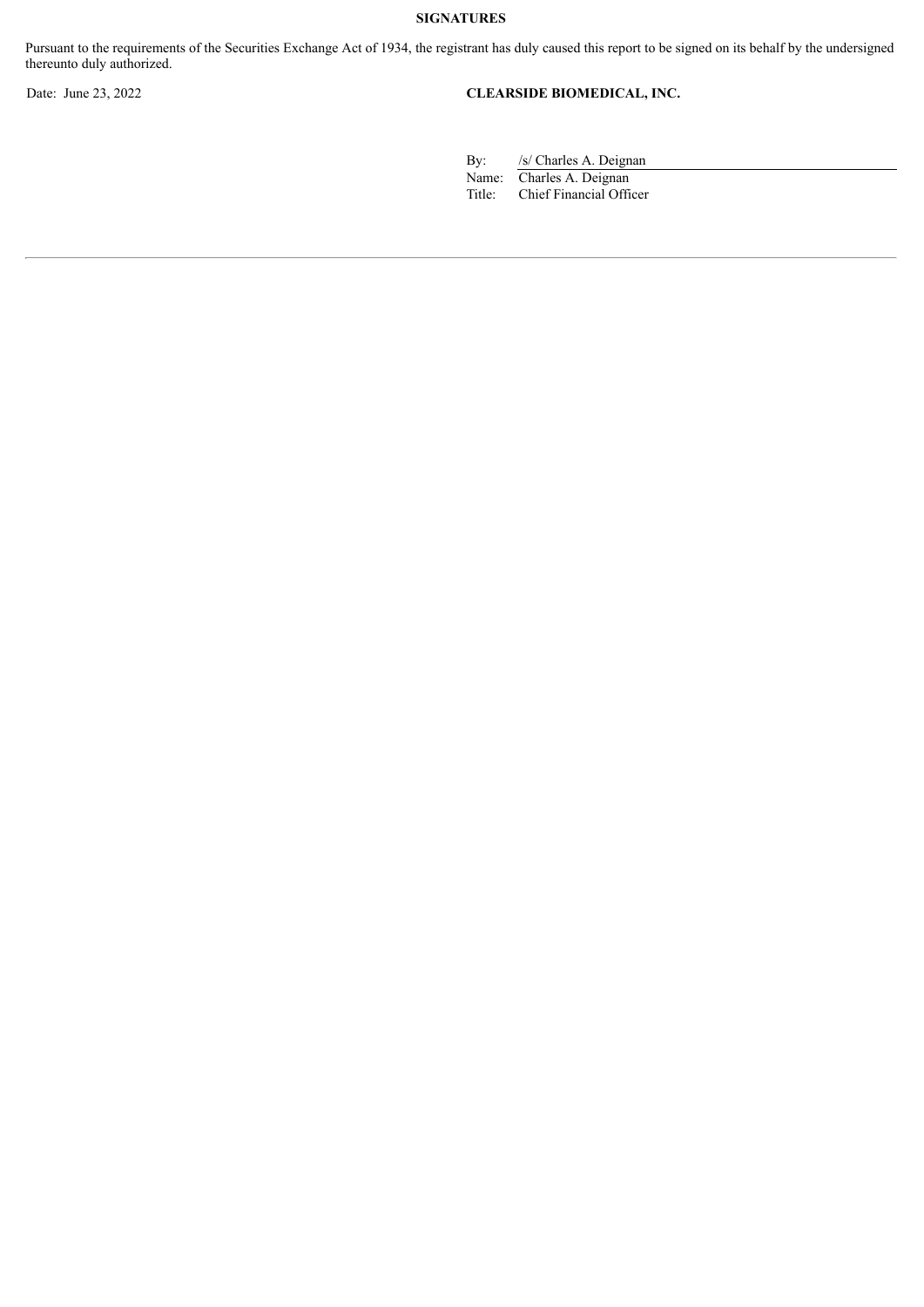#### **CERTIFICATE OF AMENDMENT TO AMENDED AND RESTATED CERTIFICATE OF INCORPORATION OF CLEARSIDE BIOMEDICAL, INC.**

<span id="page-4-0"></span>**Clearside Biomedical, Inc.**, a corporation organized and existing under and by virtue of the General Corporation Law of the State of Delaware (the "*DGCL*"), certifies:

**FIRST:** The name of the corporation is Clearside Biomedical, Inc. (the "*Company*").

**SECOND:** The Company's original Certificate of Incorporation was filed on May 26, 2011. The Certificate of Incorporation was last amended and restated by the Fifth Amended and Restated Certificate of Incorporation on June 7, 2016 (the "*Certificate*").

**THIRD:** The Company's Board of Directors and stockholders, acting in accordance with the provisions of Sections 141 and 242 of the DGCL, adopted resolutions approving the following amendments to the Certificate:

The second sentence of Article IV of the Certificate is deleted and replaced in its entirety with:

"The total number of shares of all classes of capital stock which the Company shall have authority to issue is two hundred ten million (210,000,000) shares, of which two hundred million (200,000,000) shares shall be Common Stock (the "*Common Stock*"), each having a par value of one-tenth of one cent (\$0.001), and ten million (10,000,000) shares shall be Preferred Stock (the "*Preferred Stock*"), each having a par value of one-tenth of one cent (\$0.001)."

**FOURTH:** All other provisions of the Certificate will remain in full force and effect.

**FIFTH:** This Certificate of Amendment has been duly adopted in accordance with the provisions of Section 242 of the DGCL.

**[Signature Page Follows]**